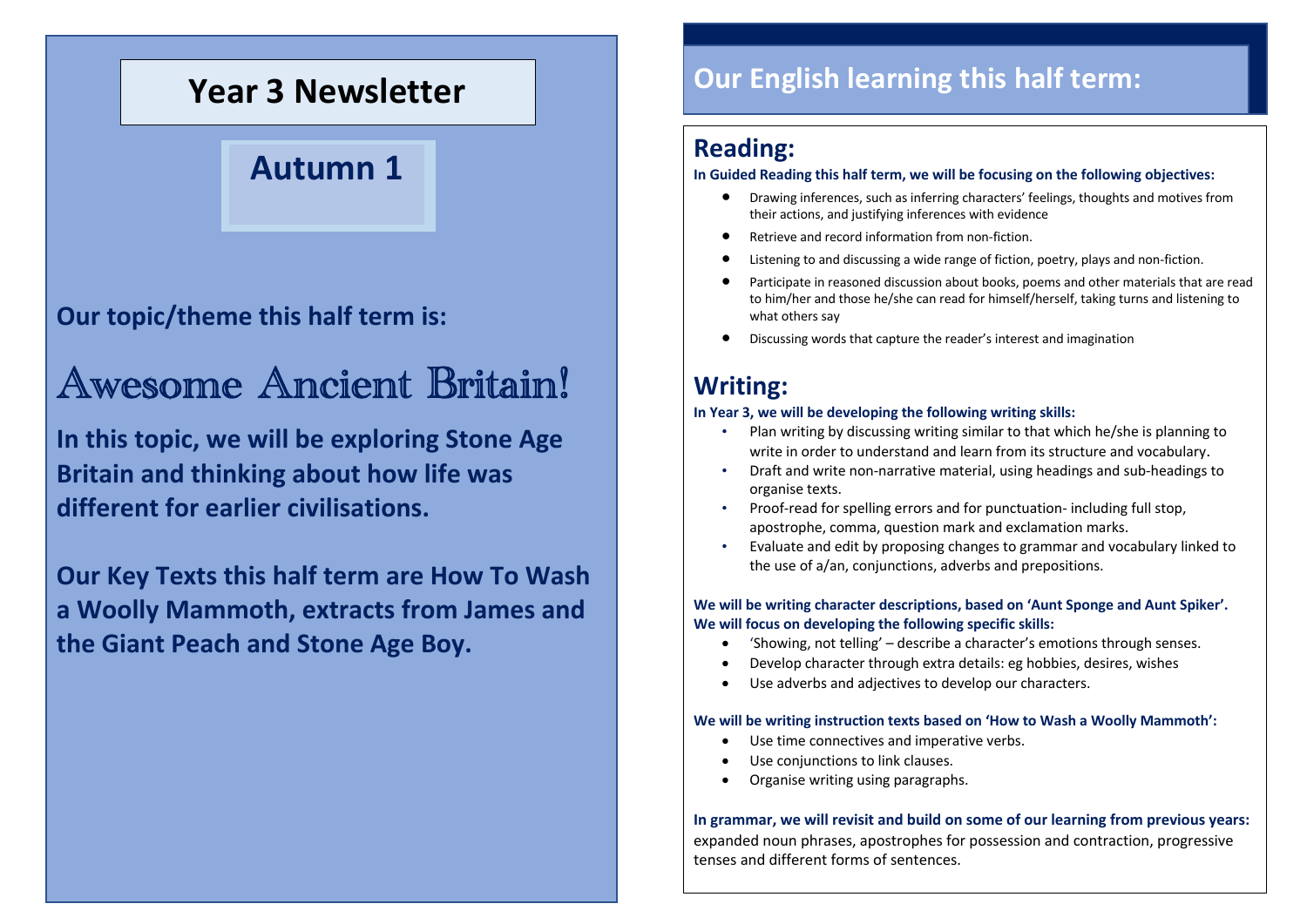## **Our Maths learning this half term:**

#### **Place Value**

- Count from 0 in multiples of 4, 8, 50 and 100; find 10 or 100 more or less than a given number.
- Recognise the place value of each digit in a three-digit number (hundreds, tens, ones).
- Compare and order numbers up to 1000.
- Identify, represent and estimate numbers using different strategies.
- Read and write numbers up to 1000 in numerals and in words.
- Solve number problems and practical problems involving place value.

#### **Addition and Subtraction**

- Add numbers mentally, including: a three-digit number and ones; a three-digit number and tens; a three-digit number and hundreds.
- Subtract numbers mentally, including: a three-digit number and ones; a three-digit number and tens; a three-digit number and hundreds.
- Add numbers with up to three digits, using formal written methods of column addition.
- Subtract numbers with up to three digits, using formal written methods of column subtraction.
- Estimate the answer to a calculation and use inverse operations to check answers.
- Solve problems, including missing number problems, using number facts, place value, and more complex addition and subtraction.

**We will continue to develop our counting skills as part of our mental starters throughout our maths lessons, making links to our times tables.**

## **Our Science and Computing learning this half term:**

## **Science**

**Our unit of science this half term is focused on the human body and nutrition. We will be covering the following knowledge areas:**

• I can identify that animals, including humans, need the right types and amount of nutrition, and that they cannot make their own food; they get nutrition from what they eat

#### **We will be developing the following enquiry skills:**

- Raise relevant questions and use different forms of enquiry to answer them
- Recognise when and how secondary sources need to be used to answer questions
- Group, sort and classify using criteria and simple keys

## **Computing**

**Our unit of computing this half term is focused on computer networks and communication. We will cover the following objectives:**

- I can explain what equipment is needed to connect a computer system together.
- I can explain why computers are sometimes used to control things.
- I know what a network is.
- I know what information is.
- I can explain how a computer system connects together.

**Our digital literacy focus this half term will be on creating powerful passwords.**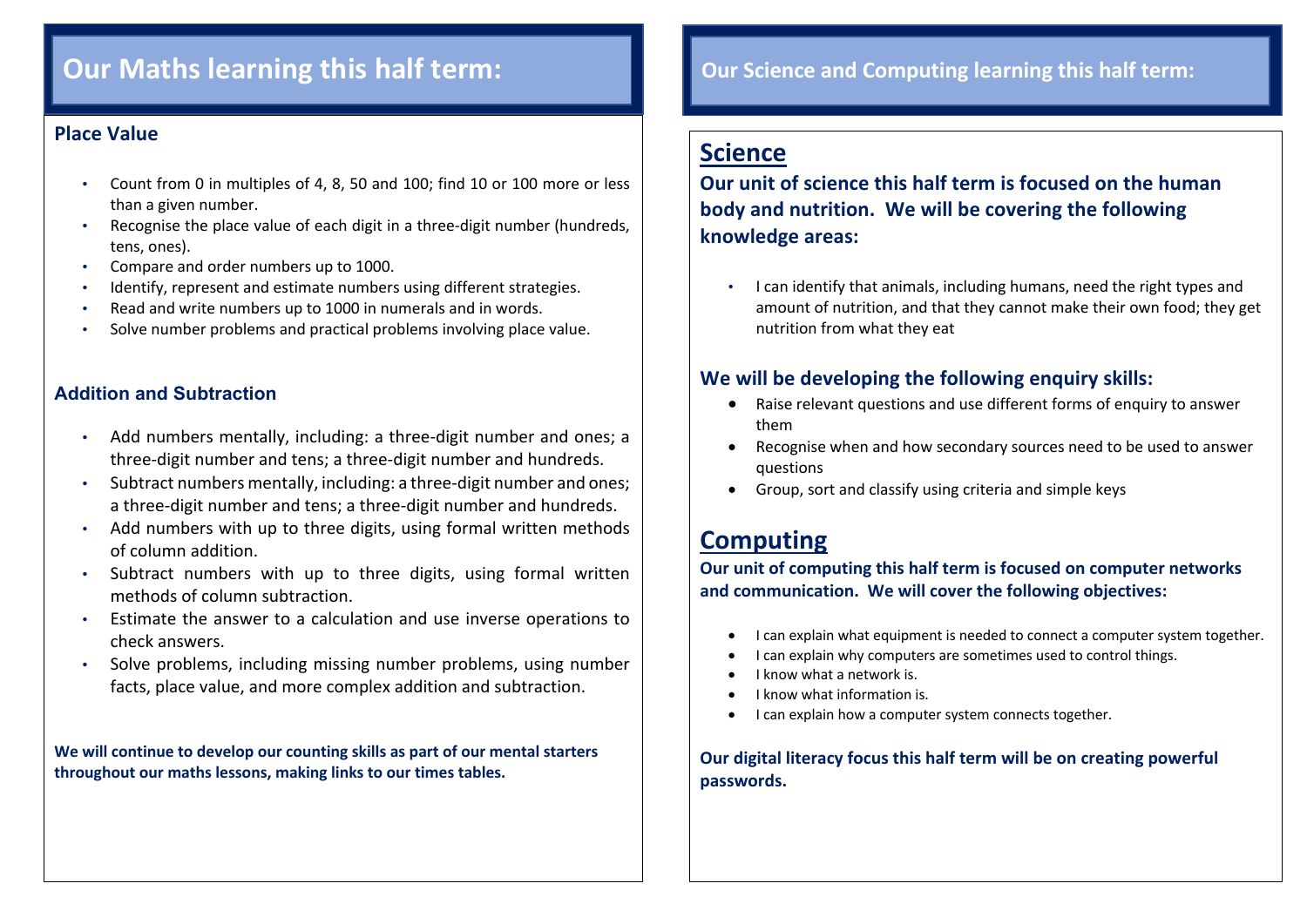## **Our Humanities learning this half term: Our Creative Arts learning this half term:**

## **History:**

 $\overline{\phantom{a}}$ 

**Our history focus this half term will be on 'Changes in Britain from the Stone Age to the Iron Age' and we will include the following areas:**

- How do we know about early people?
- What was prehistory and which periods did it cover in Britain?
- What was life like for Mesolithic hunter-gatherers?
- How was life in Neolithic Skara Brae different to the Mesolithic?

#### **We will be developing the following historical skills:**

- Develop chronologically secure knowledge and understanding of British, local and world history.
- Address and devise historically valid questions about change, similarity and difference.
- Note connections, contrasts and trends over time.
- Address and devise historically valid questions about significance.
- Understand how our knowledge of the past is constructed from a range of sources.

## **RE:**

**In RE, we will be exploring the traditions of Judaism. We will be recalling their different beliefs, and answer the question of what is important for Jews about being part of God's family? This will include looking at the following elements:**

- The Ten Commandments and the Torah
- The synagogue
- Shabbat, Mezuzah and Bar Mitzvah

## **Spanish:**

In Spanish this half term, we will be learning greetings and goodbyes, names and ages, and dates and birthdays.

## **Art:**

- Children will imitate cave art, using raw materials such as chalk and charcoal based on Grotte de Lascaux. They will explore markmaking and pattern-making, before moving into still life drawing.
- They move on to silhouette art, based on Stonehenge, and exploring the use of light and dark.

#### **We will develop the following skills:**

- Developing mark making techniques, such as intricate patterns or smudging, using a variety of mediums.
- During observational drawing, children should be taught how to represent the tonal scale—the effect of light on an object, including shadows— in drawings using pencil, chalk, pastels and charcoal. Begin to show an awareness of objects having a third dimension and perspective.
- Children should experiment with representing texture in manmade and natural patterns.
- Children should be taught to draw positive and negative spaces in their drawing to aid with forming aesthetically pleasing compositions. Noting also, fore/middle/background.
- Use a sketchbook to record media explorations and experimentations as well as planning and collecting source material for future works.

## **Music: Performing**

- Kodaly method with singing.
- Enjoy making, playing, changing and combining sounds; experiment with different ways of producing sounds with voice, musical instruments, simple music technology, 'body sounds' (tapping, clicking, marching, stamping etc.).